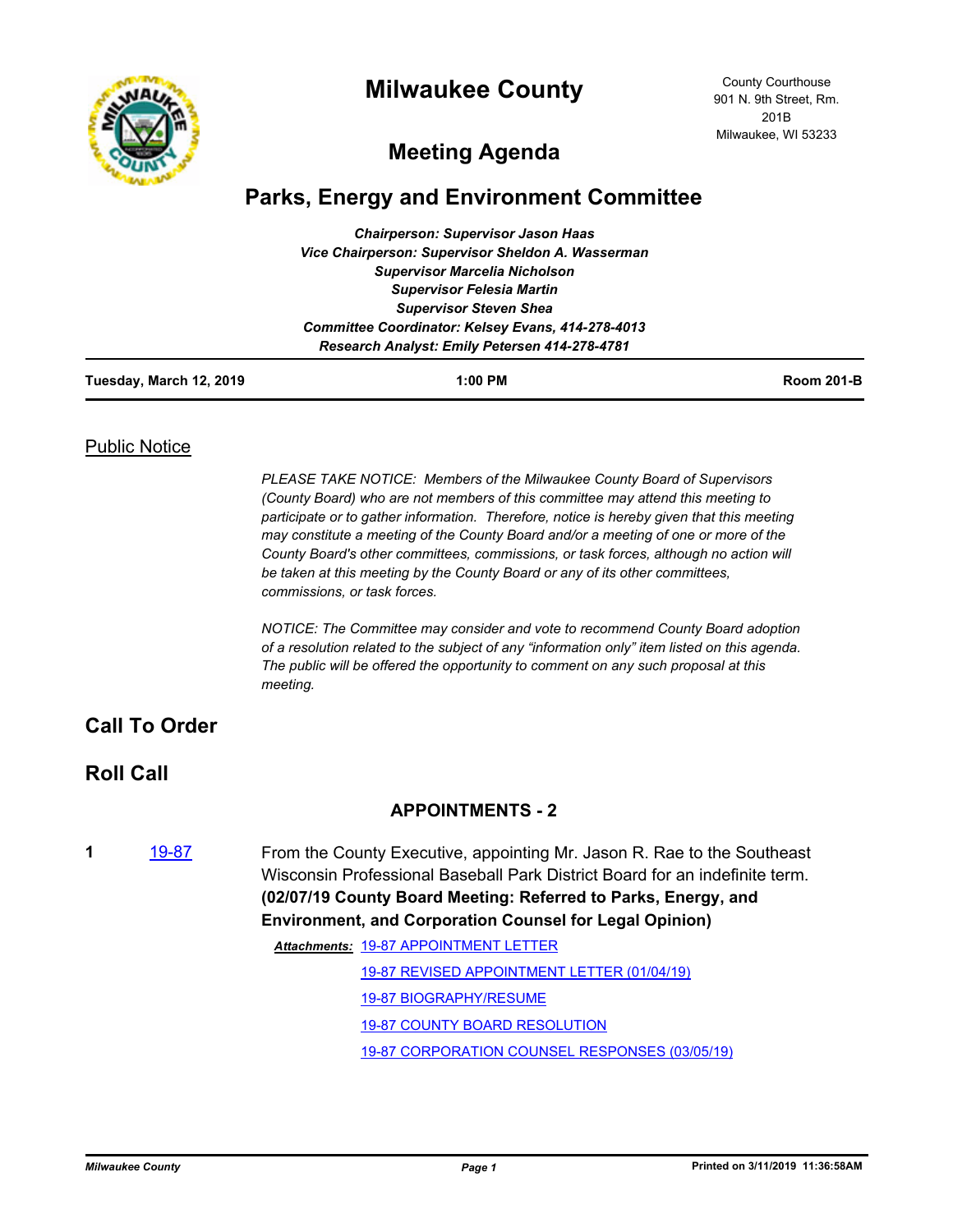**2** [18-921](http://milwaukeecounty.legistar.com/gateway.aspx?m=l&id=/matter.aspx?key=8540) From the County Executive, appointing Mr. Guy Johnson to the Milwaukee County Federated Library System Board of Trustees for a term expiring November 21, 2020. **(01/29/19: Laid Over to the Call of the Chairperson)**

[18-921 APPOINTMENT LETTER](http://MilwaukeeCounty.legistar.com/gateway.aspx?M=F&ID=c3e05911-e0b8-4d4c-a212-df5b62c29ef1.pdf) *Attachments:*

[18-921 BIOGRAPHY/RESUME](http://MilwaukeeCounty.legistar.com/gateway.aspx?M=F&ID=54a65193-544f-49d8-ae6a-cdd572d2d401.pdf)

#### **FACILITIES MANAGEMENT DIVISION - 1**

**3** [19-244](http://milwaukeecounty.legistar.com/gateway.aspx?m=l&id=/matter.aspx?key=8754) From the Director, Architecture, Engineering, and Environmental Services Section, Facilities Management Division, Department of Administrative Services, requesting authorization to apply for and accept 2020 Wisconsin Department of Agriculture, Trade, and Consumer Protection support grants, in the approximate amount of \$75,000, to partially offset the salaries, training, travel, and office expenses of the Land Conservation Department.

> [19-244 REPORT](http://MilwaukeeCounty.legistar.com/gateway.aspx?M=F&ID=45d6431a-be93-486d-9b4a-8d9d190c05f1.pdf) *Attachments:* [19-244 RESOLUTION](http://MilwaukeeCounty.legistar.com/gateway.aspx?M=F&ID=9007d546-b6fc-4f44-9e9c-df7eb5a3505f.docx) [19-244 FISCAL NOTE](http://MilwaukeeCounty.legistar.com/gateway.aspx?M=F&ID=2ce7f258-0b84-4ff8-b4a5-c8fc80b01c1d.pdf)

#### **MILWAUKEE PUBLIC MUSEUM - 1**

**4** [19-18](http://milwaukeecounty.legistar.com/gateway.aspx?m=l&id=/matter.aspx?key=8632) From the Interim President and Chief Executive Officer, Milwaukee Public Museum, providing an informational report regarding financial statements. **(INFORMATIONAL ONLY UNLESS OTHERWISE DIRECTED BY THE COMMITTEE)**

*Attachments:* [19-18 MARCH REPORT](http://MilwaukeeCounty.legistar.com/gateway.aspx?M=F&ID=0c198cc0-c488-4ea5-ab15-811ff2383948.pdf)

#### **DEPARTMENT OF PARKS, RECREATION, AND CULTURE - 1**

**5** [19-224](http://milwaukeecounty.legistar.com/gateway.aspx?m=l&id=/matter.aspx?key=8734) **2019 Adopted Budget Amendment 1A003:** From the Director, Department of Parks, Recreation, and Culture, providing an informational update regarding the status and progress of the Milwaukee Public Museum Task Force. **(Considered by the Committees on Parks, Energy, and Environment, and Finance and Audit) (INFORMATIONAL ONLY UNLESS OTHERWISE DIRECTED BY THE COMMITTEE)**

[19-224 REPORT](http://MilwaukeeCounty.legistar.com/gateway.aspx?M=F&ID=f2f3326d-af35-4324-97bf-256f52fc108f.pdf) *Attachments:*

[19-224 2019 ADOPTED BUDGET AMENDMENT 1A003](http://MilwaukeeCounty.legistar.com/gateway.aspx?M=F&ID=8c74d0b6-e6c6-452c-83b8-c2a8f8dae06e.pdf) [19-224 FEASIBILITY STUDY](http://MilwaukeeCounty.legistar.com/gateway.aspx?M=F&ID=3a7add00-a346-4877-904c-faad74cfcda1.pdf) [19-224 DEMOLITION STUDY](http://MilwaukeeCounty.legistar.com/gateway.aspx?M=F&ID=358d84c6-b661-4801-815e-2782e1a588ed.pdf) [19-224 APPRAISAL REPORT](http://MilwaukeeCounty.legistar.com/gateway.aspx?M=F&ID=e261b307-d7e1-4758-8393-8bec1e7f77ee.pdf)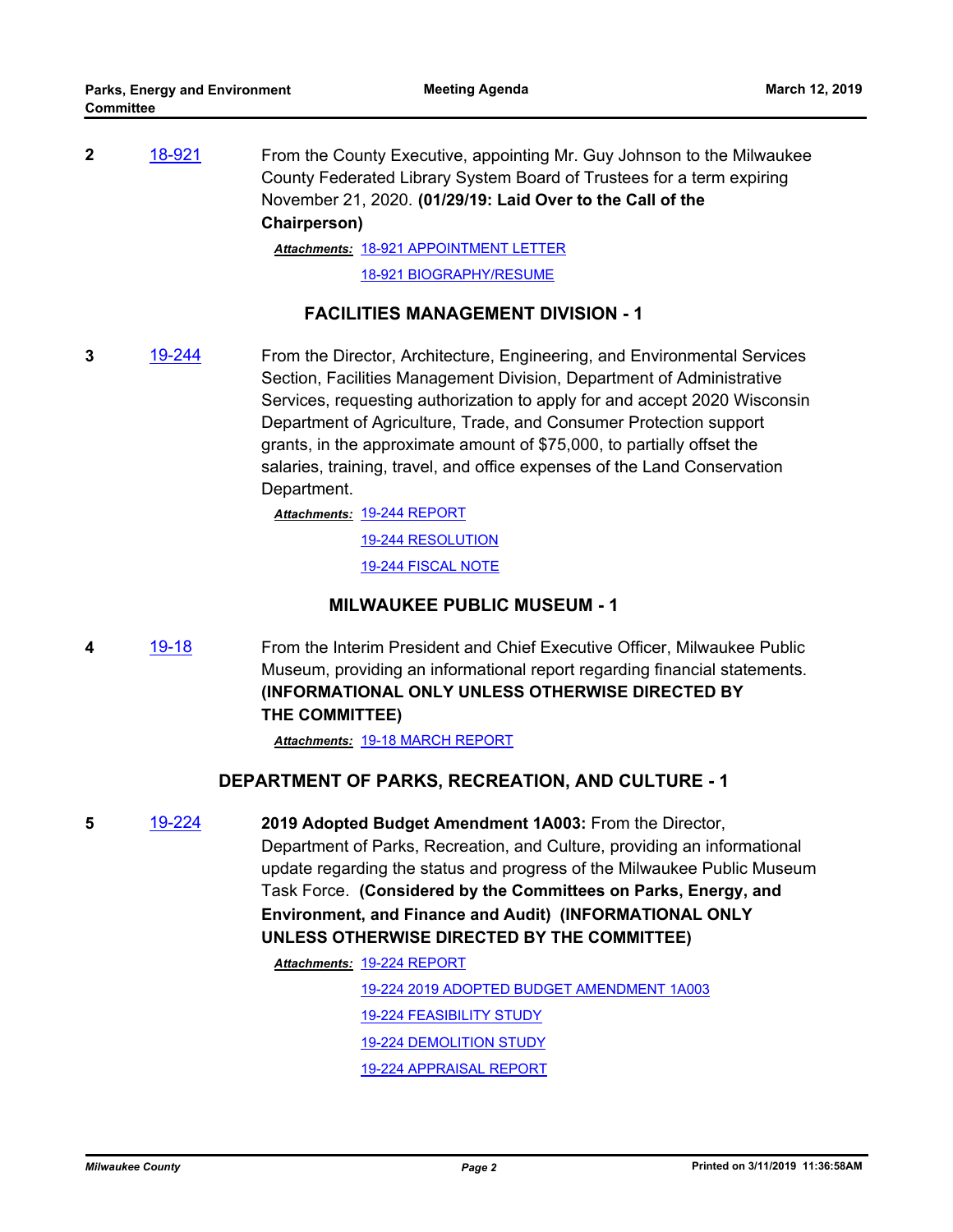#### **REQUEST FROM THE MILWAUKEE COUNTY BOARD OF SUPERVISORS - 1**

**6** [19-55](http://milwaukeecounty.legistar.com/gateway.aspx?m=l&id=/matter.aspx?key=8567) From the Milwaukee County Board of Supervisors, requesting a written informational report from the National Trust for Historic Preservation regarding historic tax credits and potential applicability to the Milwaukee County Domes**. (Considered by the Milwaukee County Task Force on the Mitchell Park Conservatory Domes, the Committee on Parks, Energy, and Environment, and the Milwaukee Public Museum Task Force) (INFORMATIONAL ONLY UNLESS OTHERWISE DIRECTED BY THE COMMITTEE) (01/29/19: Laid Over for One Meeting)**

[19-55 REPORT](http://MilwaukeeCounty.legistar.com/gateway.aspx?M=F&ID=8118b00c-82d0-4acb-a4bd-a3a0a5d93f0b.pdf) *Attachments:*

[19-55 POWERPOINT](http://MilwaukeeCounty.legistar.com/gateway.aspx?M=F&ID=bc861f3b-fd7f-4e49-bfd7-526c437a4241.pdf)

#### **DEPARTMENT OF PARKS, RECREATION, AND CULTURE - 5**

**7** [19-223](http://milwaukeecounty.legistar.com/gateway.aspx?m=l&id=/matter.aspx?key=8733) From the Director, Department of Parks, Recreation, and Culture, providing an informational report regarding the Milwaukee Metropolitan Sewerage District's draft concepts for large-scale, floodwater management in Jackson Park, and policies relating to the use of parkland in cooperation with other governmental units. **(INFORMATIONAL ONLY UNLESS OTHERWISE DIRECTED BY THE COMMITTEE)**

[19-223 REPORT](http://MilwaukeeCounty.legistar.com/gateway.aspx?M=F&ID=40e14817-cf71-41a6-a9b5-f49440f08a7d.pdf) *Attachments:*

[19-223 MMSD JACKSON PARK UPDATE](http://MilwaukeeCounty.legistar.com/gateway.aspx?M=F&ID=adce33b2-42ec-4ebe-a152-310346f32f21.pdf)

[19-223 ADOPTED FILE NO. 00-191](http://MilwaukeeCounty.legistar.com/gateway.aspx?M=F&ID=c04da158-8a6b-4bcb-89dc-1d6b63a29636.pdf)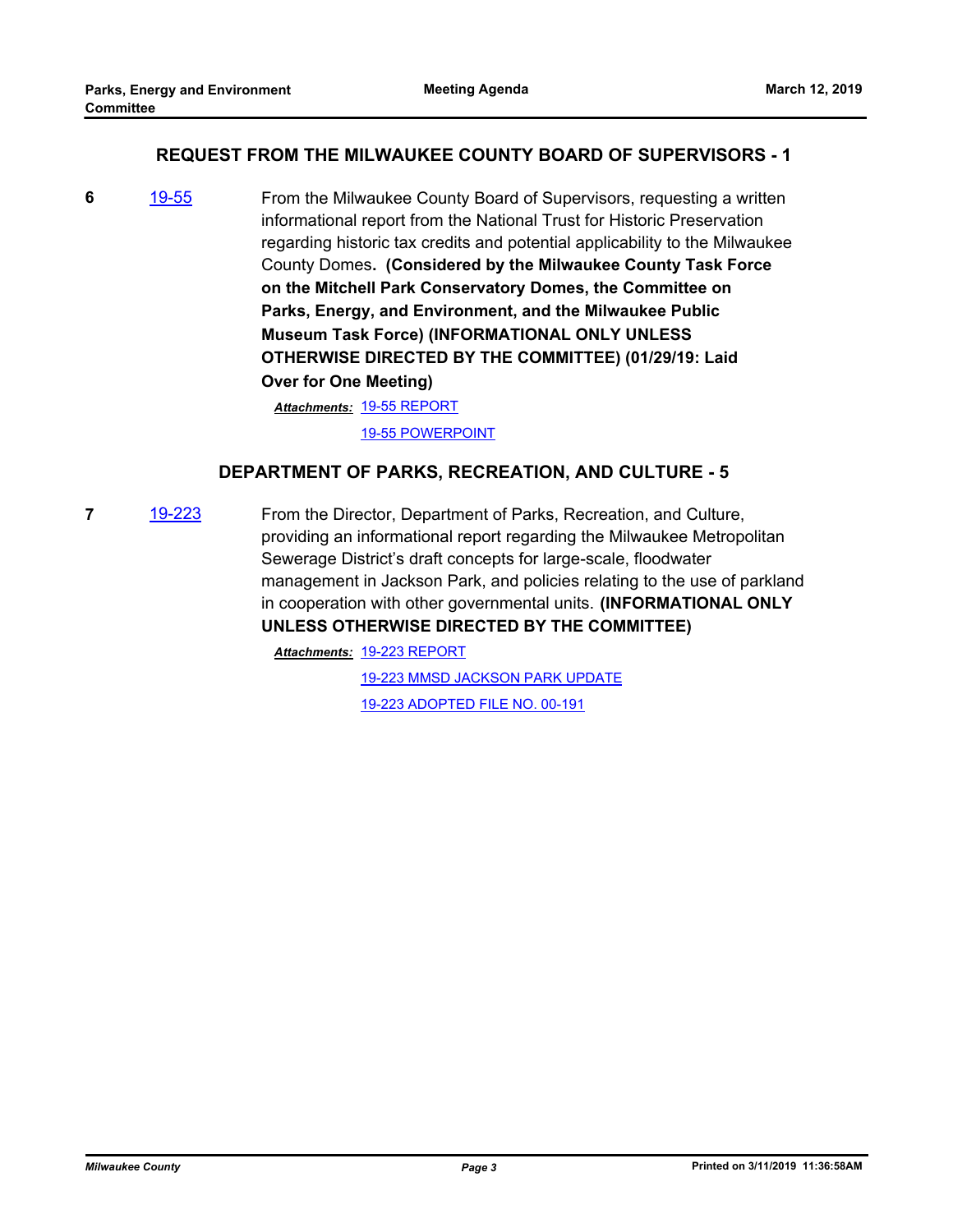**8** [19-227](http://milwaukeecounty.legistar.com/gateway.aspx?m=l&id=/matter.aspx?key=8737) From the Director, Department of Parks, Recreation, and Culture, requesting authorization to execute a Ground Lease Agreement with the Urban Ecology Center in the amount of \$1 per year for certain land within Washington Park for an initial 25-year term with two 25-year extension options, and an Option to Purchase Agreement in the amount of \$1 for the existing boat house structure in Washington Park.

> [19-227 REPORT](http://MilwaukeeCounty.legistar.com/gateway.aspx?M=F&ID=c4edd270-544f-4d75-9bfa-6b2e5b865b05.pdf) *Attachments:* [19-227 REVISED REPORT \(02/19/19\)](http://MilwaukeeCounty.legistar.com/gateway.aspx?M=F&ID=def705b6-2aea-473b-85a5-a39097404f35.pdf) [19-227 RESOLUTION](http://MilwaukeeCounty.legistar.com/gateway.aspx?M=F&ID=448ee577-55f5-4b2e-b6bf-24f8ff94bc2a.docx) [19-227 FISCAL NOTE](http://MilwaukeeCounty.legistar.com/gateway.aspx?M=F&ID=ab5ab6d8-32fa-4678-8890-02ec7382610d.pdf) [19-227 REVISED FISCAL NOTE \(02/19/19\)](http://MilwaukeeCounty.legistar.com/gateway.aspx?M=F&ID=f00e8648-2ff4-40e2-992d-e092b13991e6.pdf) [19-227 GROUND LEASE AGREEMENT](http://MilwaukeeCounty.legistar.com/gateway.aspx?M=F&ID=9afe97c2-4887-4740-a993-42641ccdbcb4.pdf) [19-227 AERIAL-LEASE PREMISES](http://MilwaukeeCounty.legistar.com/gateway.aspx?M=F&ID=d097bfe8-80f8-4671-9937-c36a59ce71a7.pdf) [19-227 AERIAL-EXTENDED USE AREA](http://MilwaukeeCounty.legistar.com/gateway.aspx?M=F&ID=5c0092f0-269b-4695-b01a-3b950db9e60e.pdf) [19-227 RESTORATION AND MANAGEMENT PLAN \(134 pages\)](http://MilwaukeeCounty.legistar.com/gateway.aspx?M=F&ID=97e3aeb4-bd4a-4940-b2ea-af482f009c54.pdf) [19-227 OPTION TO PURCHASE AGREEMENT](http://MilwaukeeCounty.legistar.com/gateway.aspx?M=F&ID=6d9ed08e-1b6e-48ef-a96f-57458e1e3def.pdf) [19-227 MEMORANDUM OF UNDERSTANDING](http://MilwaukeeCounty.legistar.com/gateway.aspx?M=F&ID=c585ec82-e34c-4e0a-956c-d98a55171de4.pdf)

**9** [19-222](http://milwaukeecounty.legistar.com/gateway.aspx?m=l&id=/matter.aspx?key=8732) From the Director, Department of Parks, Recreation, and Culture, requesting retroactive authorization to extend the existing Interagency Agreement between Milwaukee County and the Board of Regents of the University of Wisconsin System, in the amount of \$235,000, to fund professional staffing services and various programs at Wehr Nature Center in Whitnall Park for the period effective January 1, 2019, through December 31, 2019, and requesting a waiver of Section 56.30(9) of the Milwaukee County Code of General Ordinances, to pay for services rendered prior to execution of the contract.

[19-222 REPORT](http://MilwaukeeCounty.legistar.com/gateway.aspx?M=F&ID=a820b4b1-9834-45d2-9c19-3943264ab2d0.pdf) *Attachments:*

[19-222 REVISED REPORT \(02/19/19\)](http://MilwaukeeCounty.legistar.com/gateway.aspx?M=F&ID=37c7f9b9-bf66-4c09-bc7b-0965944fa724.pdf) [19-222 RESOLUTION](http://MilwaukeeCounty.legistar.com/gateway.aspx?M=F&ID=ac1899a9-5c35-41f4-bd35-ee49ed680704.docx) [19-222 REVISED RESOLUTION \(02/19/19\)](http://MilwaukeeCounty.legistar.com/gateway.aspx?M=F&ID=f38b0e29-9a48-4e93-9d29-bb131bf1bff7.docx) [19-222 FISCAL NOTE](http://MilwaukeeCounty.legistar.com/gateway.aspx?M=F&ID=b769f509-0a16-45a3-bcba-e6c128d381d7.pdf) [19-222 2019 CONTRACT](http://MilwaukeeCounty.legistar.com/gateway.aspx?M=F&ID=480786fa-f6ec-40ca-ac8f-d2959fbee776.pdf) [19-222 2015 INTERAGENCY AGREEMENT #133-PRJ89TN](http://MilwaukeeCounty.legistar.com/gateway.aspx?M=F&ID=96cf5b30-4fac-497d-bdf6-cc040960f526.pdf)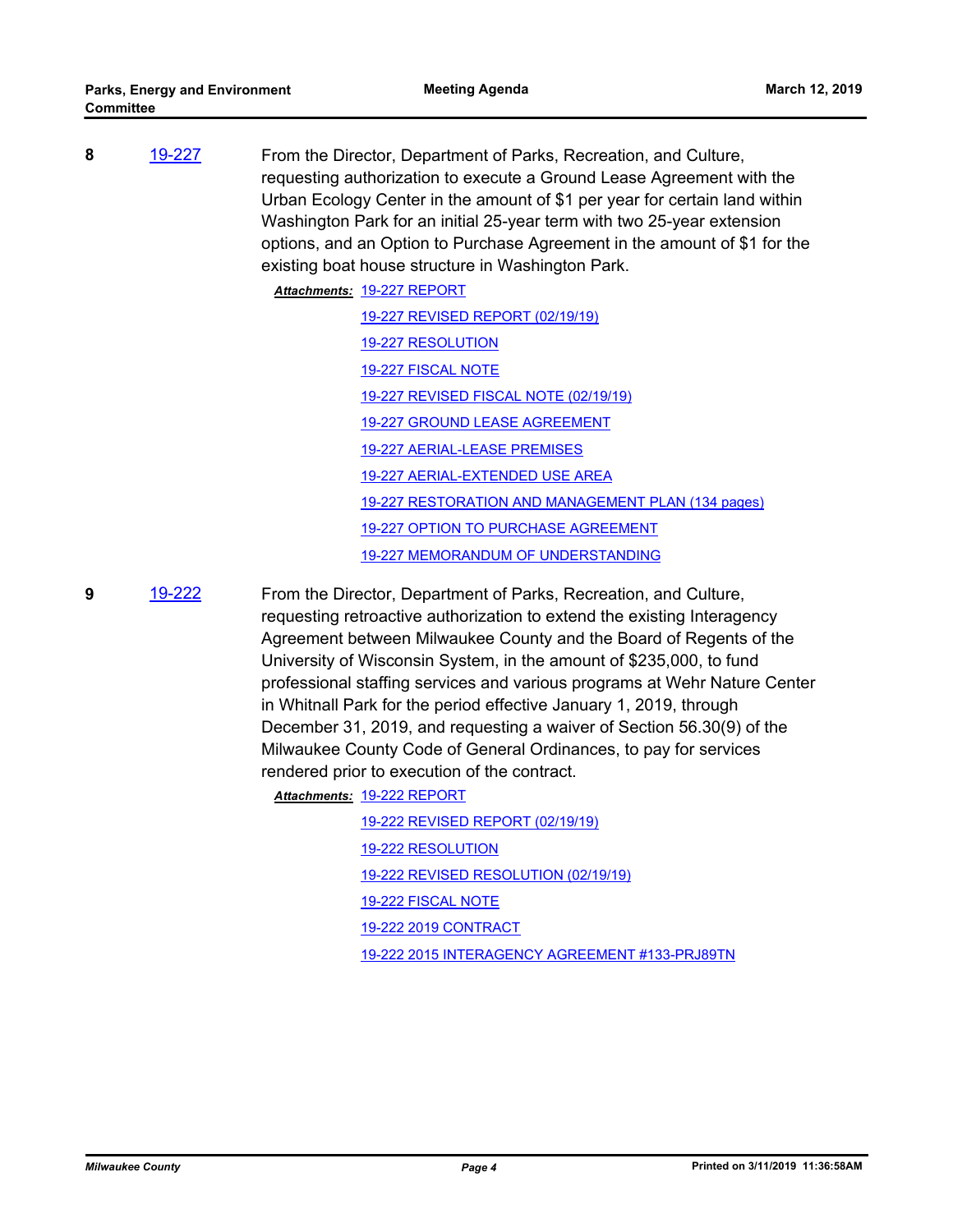**10** [19-226](http://milwaukeecounty.legistar.com/gateway.aspx?m=l&id=/matter.aspx?key=8736) From the Director, Department of Parks, Recreation, and Culture, requesting authorization to grant a Trail Right of Way Easement to the Wisconsin Department of Natural Resources (WDNR) to allow for the construction, operation, and maintenance of trail connections to the WDNR Forestry Exploration Center from the Wil-O-Way parking lot located in Underwood Creek Parkway.

> [19-226 REPORT](http://MilwaukeeCounty.legistar.com/gateway.aspx?M=F&ID=7abeec48-ccde-4741-8006-e7fdb663aa41.pdf) *Attachments:* [19-226 RESOLUTION](http://MilwaukeeCounty.legistar.com/gateway.aspx?M=F&ID=1fee2d6d-12ee-4e13-af69-51798743b580.doc) [19-226 FISCAL NOTE](http://MilwaukeeCounty.legistar.com/gateway.aspx?M=F&ID=d1cefcd0-e95f-45df-96fa-19f5c967c701.pdf) [19-226 TRAIL RIGHT OF WAY EASEMENT](http://MilwaukeeCounty.legistar.com/gateway.aspx?M=F&ID=04bddbd3-dfdf-4718-8f1e-a795489cb0c2.pdf) [19-226 AERIAL EXHIBIT](http://MilwaukeeCounty.legistar.com/gateway.aspx?M=F&ID=86dce122-9e92-4334-a292-adfecfca10fd.pdf)

**11** [19-221](http://milwaukeecounty.legistar.com/gateway.aspx?m=l&id=/matter.aspx?key=8731) From the Director, Department of Parks, Recreation, and Culture, requesting authorization to execute a Lease Agreement with Rainbow Aero Modelers Society, with total expected revenue in the amount of \$550, for use of 18 acres of designated parkland on the Root River Parkway in Franklin, Wisconsin, for its radio-controlled model flying activities for a five-year term beginning April 1, 2019.

[19-221 REPORT](http://MilwaukeeCounty.legistar.com/gateway.aspx?M=F&ID=3d544ee7-f858-4e5e-879c-be48fca43b1e.pdf) *Attachments:*

[19-221 RESOLUTION](http://MilwaukeeCounty.legistar.com/gateway.aspx?M=F&ID=0a7ed0c6-5097-439a-8ce5-3f3cea128caa.doc) [19-221 FISCAL NOTE](http://MilwaukeeCounty.legistar.com/gateway.aspx?M=F&ID=83f6ac58-a177-4418-840b-65259486f22a.pdf) [19-221 LEASE AGREEMENT](http://MilwaukeeCounty.legistar.com/gateway.aspx?M=F&ID=734c18c2-a4c5-4827-bc64-6bc611c690d6.pdf)

#### **AUDIT SERVICES DIVISION - 1**

**12** [19-238](http://milwaukeecounty.legistar.com/gateway.aspx?m=l&id=/matter.aspx?key=8748) From the Director of Audits, Audit Services Division, Office of the Comptroller, providing an audit report titled "Hales Corners Park has Benefited from the Support of its Friends Group; however, a Formal Agreement with the Organization is Needed to Achieve Adherence to Chapter 13 of the Milwaukee County Ordinances," and requesting approval of the audit recommendations provided therein. **(Referred to the Committees on Parks, Energy, and Environment, and Finance and Audit)**

> [19-238 AUDIT REPORT](http://MilwaukeeCounty.legistar.com/gateway.aspx?M=F&ID=c8444cb0-7312-4116-97b4-f2f073c7ca85.pdf) *Attachments:* [19-238 RESOLUTION](http://MilwaukeeCounty.legistar.com/gateway.aspx?M=F&ID=76870206-0896-459b-918d-6fc8b4572a54.docx) [19-238 FISCAL NOTE](http://MilwaukeeCounty.legistar.com/gateway.aspx?M=F&ID=372de700-cb67-458b-8df8-7ff551051b1a.pdf)